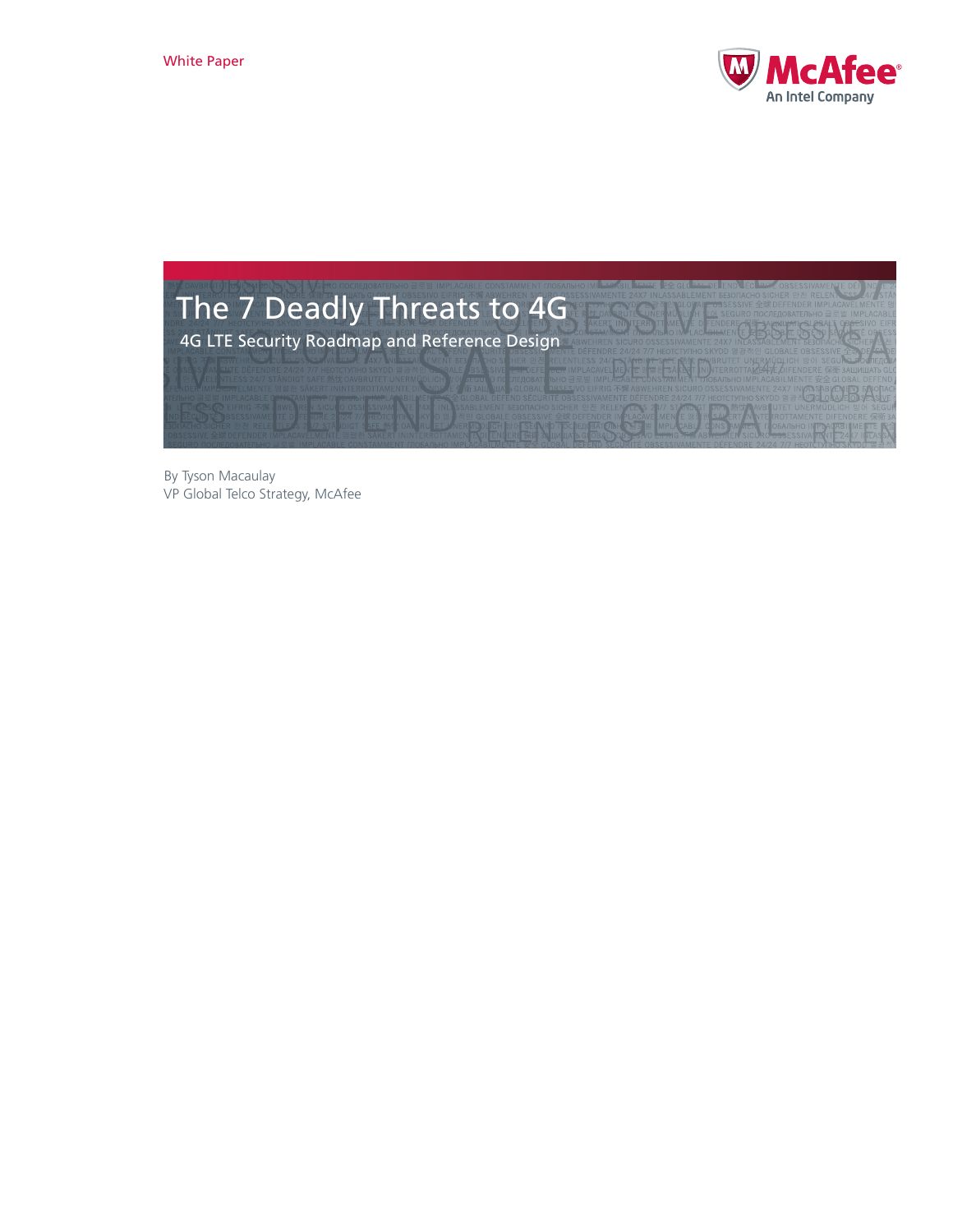# Table of Contents

| <b>Executive Summary</b>                                                  | 3  |
|---------------------------------------------------------------------------|----|
| A True and Cautionary Tale                                                | 3  |
| A safe outcome                                                            | 4  |
| <b>Multiple Market Forces</b>                                             | 4  |
| Increasing malware                                                        | 4  |
| Social engineering                                                        | 5  |
| Unprotected devices                                                       | 5. |
| Machine-to-machine (M2M) communications and<br>over-the-top (OTT) content | 5  |
| Voice goes digital                                                        | 6  |
| The 7 Deadly Threats to 4G                                                | 7  |
| Threat 1: Wireless APN flooding                                           | 7  |
| Threat 2: Mobile to mobile attacks                                        | 8  |
| Threat 3: eNodeB/Femtocell/Microcell compromise                           | 8  |
| Threat 4: Machine to machine fragility                                    | 8  |
| Threat 5: Lawful intercept compliance                                     | 9  |
| Threat 6: VOLTE service assurance                                         | 10 |
| Threat 7: Content and media delivery                                      | 10 |
| <b>4G Security Reference Design</b>                                       | 10 |
| Perimeter security for broadband wireless networks                        | 11 |
| DNS blacklisting service                                                  | 12 |
| Value-added services                                                      | 13 |
| Virtualized infrastructure security                                       | 13 |
| Conclusion                                                                | 15 |
| <b>About the Author</b>                                                   | 16 |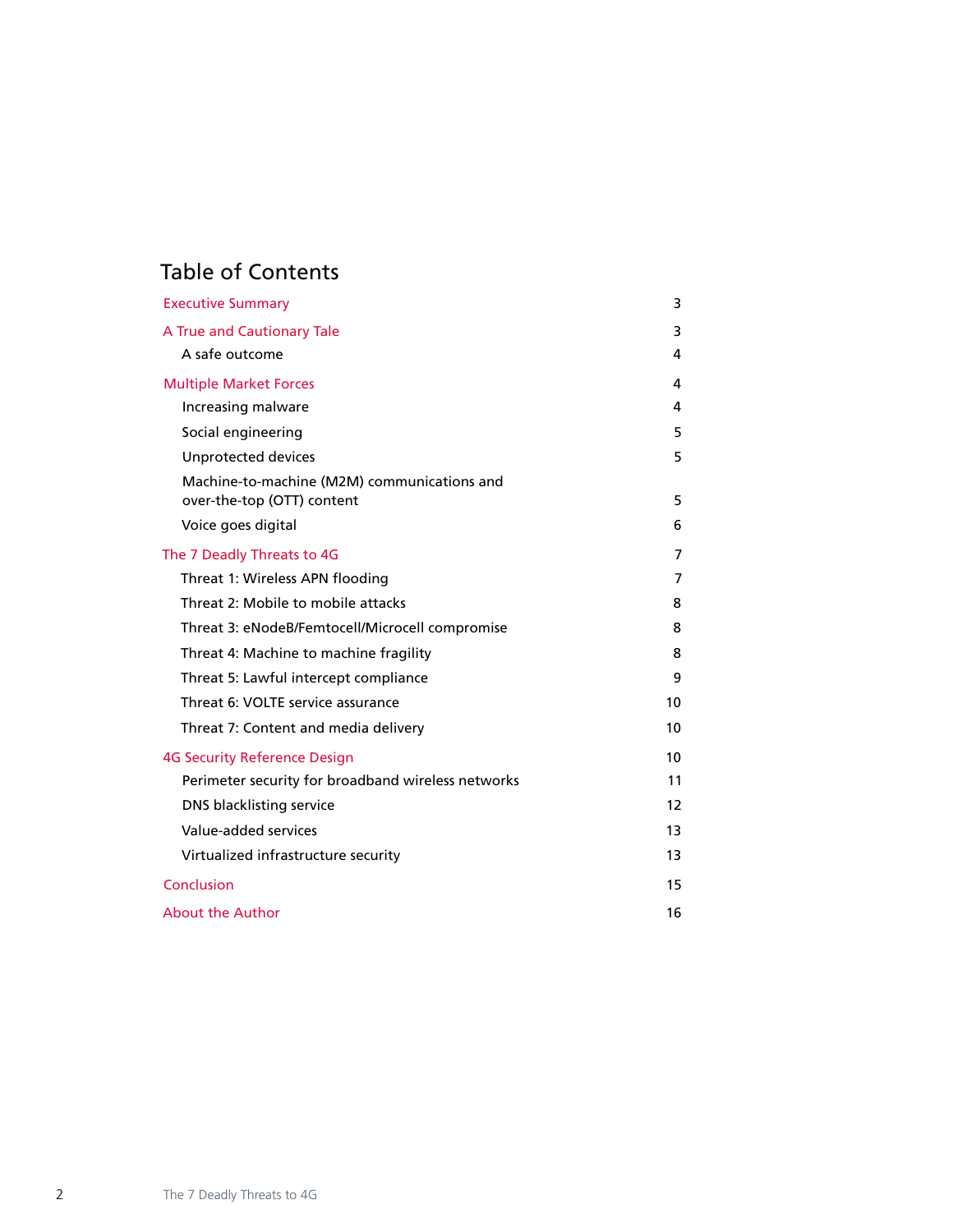## <span id="page-2-0"></span>Executive Summary

The transition to a broadband wireless service portfolio ushers in new vulnerabilities and threats to telecommunications and service provider organizations. As carriers deploy wireless Internet technologies to enable long term evolution (LTE) networks, attackers can use old Internet techniques to new effect through these broadband data services, targeting mobile devices and infrastructure.

Most carriers and service providers are fully occupied with the task of switching from circuit-switch, third-generation wireless (3G) technologies to fully Internet Protocol (IP)-enabled, fourth generation (4G), end-to-end technologies. They aren't fully aware of or focused on malicious actors. Why should they be? Mobile threats to date have largely been reported in relation to "smart" devices and user data, not operator infrastructure. Additionally, many service providers are still planning 4G or are in the deployment stage with limited 4G operational experience.

Devices are simply the most obviously vulnerable aspect of the 4G network—the weakest link. LTE introduces new "weak links" throughout carrier infrastructure, as well as greater bandwidth and newly connected devices to exploit. Operators must take steps now to harden their nascent LTE infrastructure, to mitigate risk, gain operational efficiencies, and maximize potential revenue:

- • Early action—designing security into the LTE deployment—will help preserve 4G bandwidth for legitimate uses, including the reliable service required for Voice over IP on LTE (VOLTE).
- Proactive security costs less to deploy and manage than post-rollout bolt-ons.
- • Early, planned actions will alleviate service disruptions, whether caused directly by a security attack or indirectly by the need to take infrastructure offline for a security workaround.
- The security capabilities built into LTE can also enable operating savings, which can offset deployment costs.
- • Security systems function as dual-purpose, value-added service offerings, whose revenue can add to the bottom line and increase subscriber stickiness.

This paper provides a detailed review of seven threats that take on unique profiles within 4G networks. It also offers a security reference architecture to efficiently counter these threats with minimal cost or service disruption.

#### A True and Cautionary Tale

One day, an operator activated a new mobile broadband network across a large geography. Over the next few months, traffic more than tripled. Cybercriminals were consuming the spectrum in both directions as they scanned and attacked devices. Angry users and skeptical regulators complained that the much-vaunted, new spectrum wasn't delivering the expected performance. The carrier faced a series of serious risks: penalties and fines for false advertising, subscriber dissatisfaction and resulting "churn," operational costs way outside plans and projections, and an opportunity for rival wireless services.



Figure 1. Attack traffic flooded the operator's new wireless broadband network.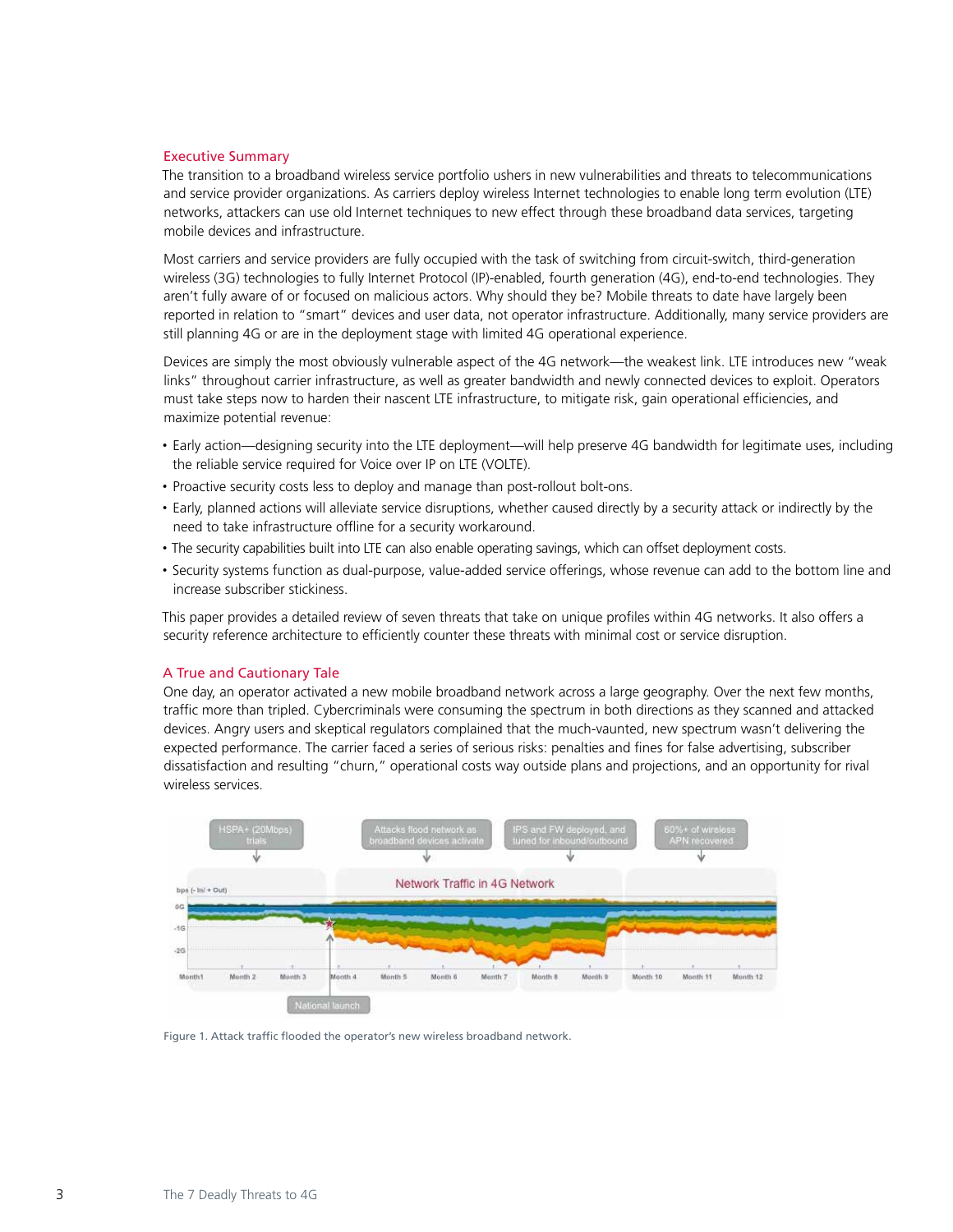## <span id="page-3-0"></span>A safe outcome

Through traffic and log inspection, the carrier discovered that more than half of the new traffic was coming from attacks. The remedy was an immediate deployment of network security gateways (firewall and intrusion prevention systems) that could monitor for and drop this traffic.

Any emergency rollout of equipment into an active network is a perilous and unusual move for any service provider. However, in this case, the aggregated business risks outweighed the risk of service disruption caused by an emergency deployment of security equipment into the network. The carrier's swift action allowed it to recover 60 percent of its 4G spectrum and backhaul network, reduce capital and operating expenses by an estimated 20 percent to 40 percent, and delay network and equipment purchases that required large un-forecast expenses.

#### Multiple Market Forces

The preceding example showcases the danger of 4G service activation without an adequate 4G security architecture. It happened because, like other operators, the carrier thought about 4G in terms of legitimate subscriber traffic and its impact on the equipment and processes in the wireless, backhaul, and core network.

However, the voyage to 4G will be buffeted by many other external forces. In addition to a litany of new devices and services that go beyond traditional handsets, criminals will capitalize on the large, new attack surface presented by wireless broadband (compared to 3G data services). Their efforts will be enabled by the vulnerabilities and lack of maturity that come with new and disruptive technologies like 4G.

#### Increasing malware

Data-capable smartphones and tablets paired with large, wireless data pipes now attract significant attention from cybercriminal networks, today's "organized crime." From a negligible baseline, malware-based threats to mobile devices were up 4,000 percent in 2012 and expanded a further 30 percent in the first three months of 2013, according to McAfee® Labs™. 1

Malicious software developers now readily take techniques developed for personal computers and adapt them to the limited footprint and technologies of mobile devices. For example, ZITMO stands for "Zeus in the Mobile," a reuse of the widely adopted Zeus toolkit that makes malware programming easy for non-technical criminals. ZITMO perpetrates financial fraud by hijacking browsers and SMS authentication techniques.



Figure 2. The explosion of Android devices has enabled an explosion in mobile malware.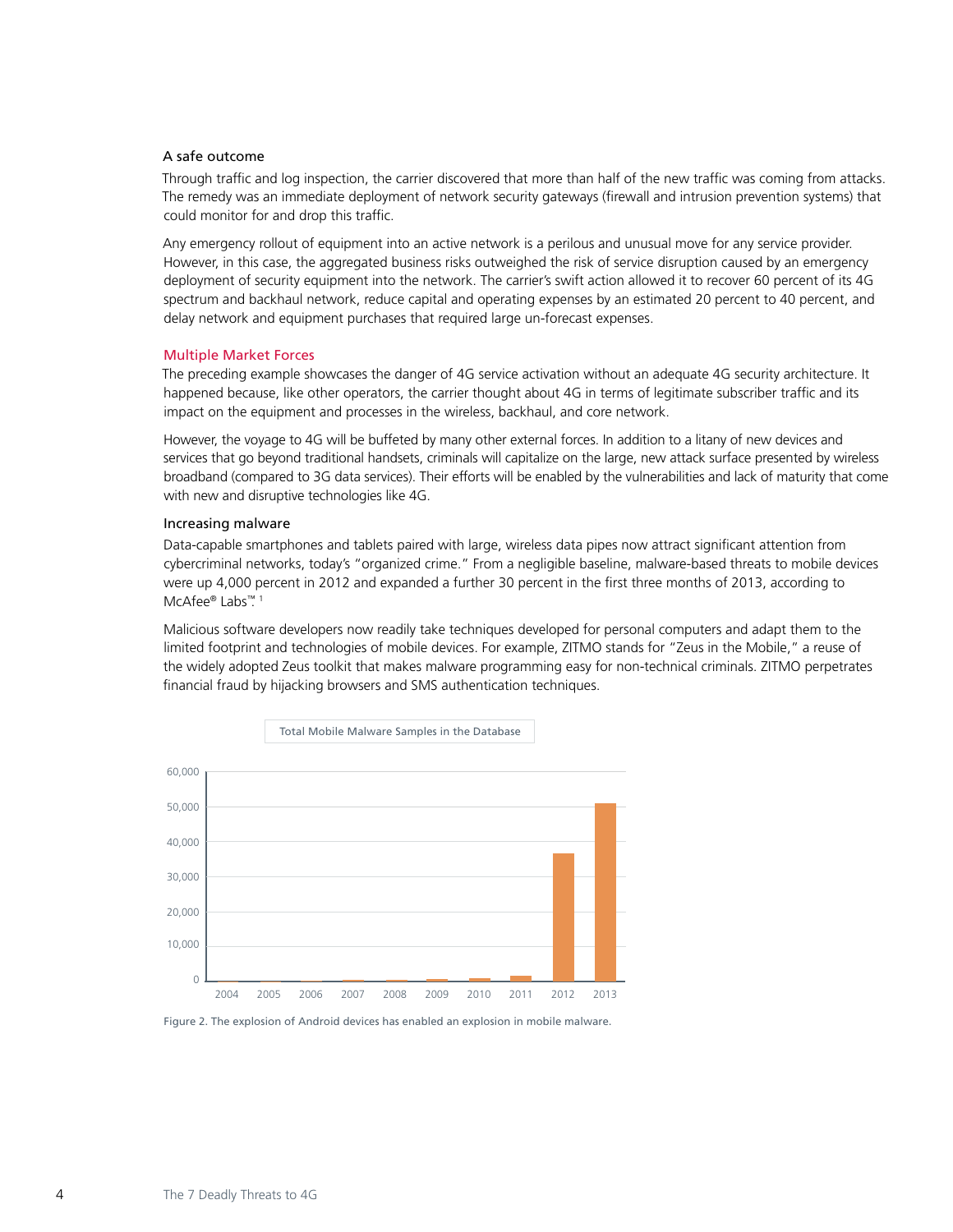<span id="page-4-0"></span>Beyond mobile malware, "old-fashioned" attacks on more conventional operating systems remain very effective, because many such devices (desktop, laptops) are connecting through wireless broadband through a process of "tethering." Tethering through USB 4G "sticks," or even through phones, places these more conventional (and sometimes not really mobile) devices in the broadband Internet. In places where fixed line broadband is not available, wireless broadband will fill that market gap and introduce this attack opportunity.

## Social engineering

Possibly more dangerous even than the spike in mobile malware is the spike in "SMiShing" and "phishing" attacks targeting the social relationships and curiosity of mobile users. These attacks involve malicious messages sent as emails or text messages to be consumed on the small screens and limited viewing areas of many mobile, smart devices. The message dupes a user into clicking a link, installing an app, or going to a website. The result is frequently that identity and credentials are handed over by the user to the attackers willingly but unknowingly; and serious fraud is the outcome.

## Unprotected devices

Today, less than 5 percent of "smart," mobile devices run security software, and smart devices represent only a small fraction of mobile devices as a whole. This is in part because basic handsets (or "feature phones") with limited capabilities still make up 82 percent of handsets on mobile networks worldwide.<sup>2</sup> However, this profile is changing fast as smartphone prices drop rapidly. Some places in Asia are transitioning from feature phones to smartphones at rates approaching 25 percent per year<sup>3</sup>—meaning smart devices will be the only type of mobile devices within 4 years.

Another reason for the lack of adoption of security software is user cost sensitivity. Prepaid users account for more than 85 percent of mobile devices worldwide.<sup>4</sup> The perceived value of a monthly premium for security software is limited when the user's typical monthly top-up is just \$10.

Smart device customers are the ones driving carriers to invest in LTE. Service providers with saturated markets want to sell mobile apps and data services to smartphone and tablet users. "In 2012, a fourth-generation (4G) connection generated 19 times more traffic on average than a non-4G connection. Although 4G connections represent only 0.9 percent of mobile connections today, they already account for 14 percent of mobile data traffic."5

# Machine-to-machine (M2M) communications and over-the-top (OTT) content

New apps and services are also connecting new categories of embedded wireless devices to create a rapidly evolving "Internet of Things," providing growth and revenue opportunities for carriers in the face of declining margins in established lines of business. These machine-to-machine systems attach to networks (including the Internet) in many ways, but wireless networks often present an optimal form of connectivity, enabling: remote industrial control systems (ICS); location and tracking of transportation and logistics; broadband delivery of third-party video and gaming content; wireless thermostats; health applications and services; innovative home automation; and much more. Typically built with limited power, processing, and memory resources, these devices require specialized security. Attackers will target such underprotected M2M systems to disrupt critical infrastructure or commit fraud.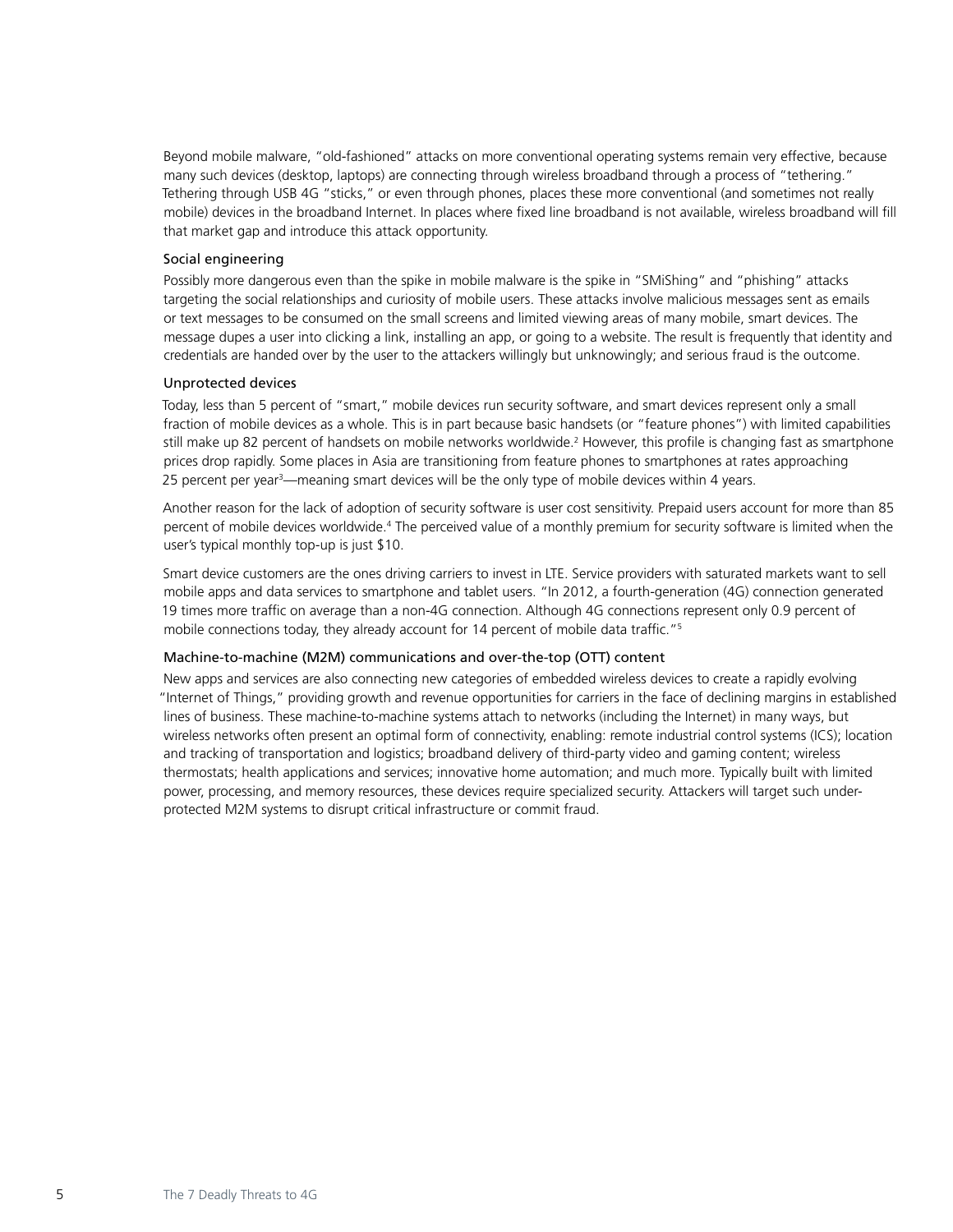## <span id="page-5-0"></span>Voice goes digital

Already, 3G and 3.5G wireless networks have leapfrogged PSTN/twisted pair networks to service rural communities, especially in the Asia Pacific, Latin American, and African regions. Access points inside the home provide the local network interface, and LTE networks are being deployed to backhaul the data traffic.



Figure 3. A 4G Reference Design (with 3G fall back).

While initially providing data capacity and leaving voice service to older 3G technologies, LTE won't remain a data-only network for long. It has a planned upgrade and migration path to support voice and data services as one. As voice services transition to all digital VOLTE, the data network will also be the voice network. All assets on the network will be running on top of Internet Protocol. Eventually, there will be no fallback to analog, circuit switched networks for even basic voice services, while many of the applications in the Internet of Things will not ever function on such legacy networks.

The conclusion should be clear. We are facing growth in malware and increased threats targeting poorly-protected devices, increasing device and service diversity and sensitivity, and critical service dependency on 4G availability. These trends all justify the effort and cost of making LTE networks not just highly efficient and available, but also secure.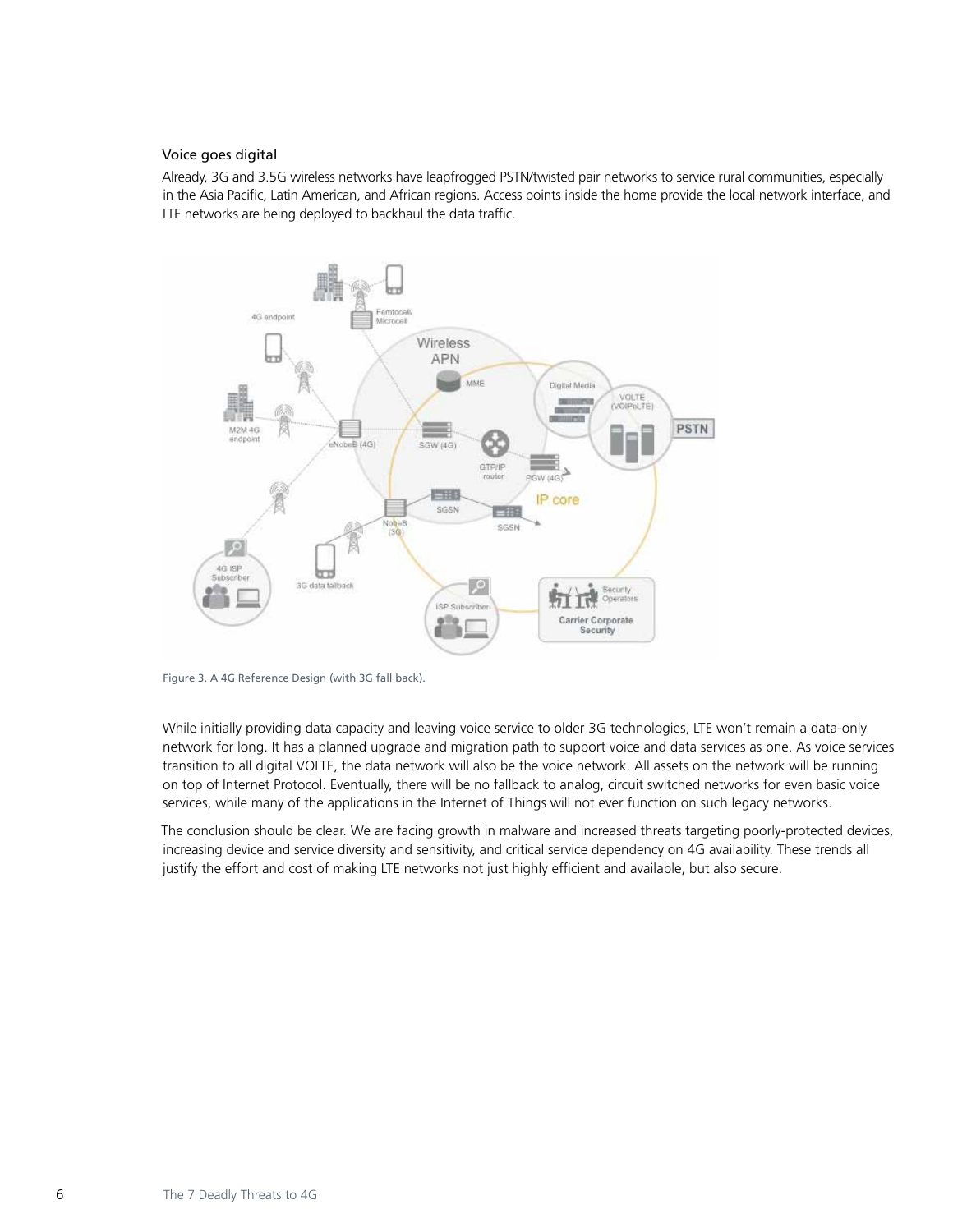# <span id="page-6-0"></span>The 7 Deadly Threats to 4G

The changes specific to 4G permit seven unique variations on older attacks. By understanding the nature of these threats and vulnerabilities, carriers and service providers can act to mitigate them.

## Threat 1: Wireless APN flooding

The expanding bandwidth of 4G provides a larger attack surface for cybercriminals. The dribble of data through a 24 kb– 256 kb 2G and 3G wireless network becomes a flood of data with 3-150 Mbit 4G networks. In the absence of aggressive countermeasures, criminal activities will consume so much of this new bandwidth that users who have paid to upgrade to 4G service will get 2G speeds, as was illustrated in our earlier example, Figure 1.

Figure 4 illustrates the attackers' automated probing and scanning software and the traffic from "enslaved" devices that can quickly monopolize core bandwidth. These actions can flood the wireless architecturally private network (APN) that connects the mobile devices of the 4G network to the Internet. The attacks can consume the "last mile" of scarce, wireless capacity (radio frequencies are physically limited assets—you cannot add more to get more capacity as with fiber or copper wire) and degrade service levels.



Figure 4. Attacks into a mobile network.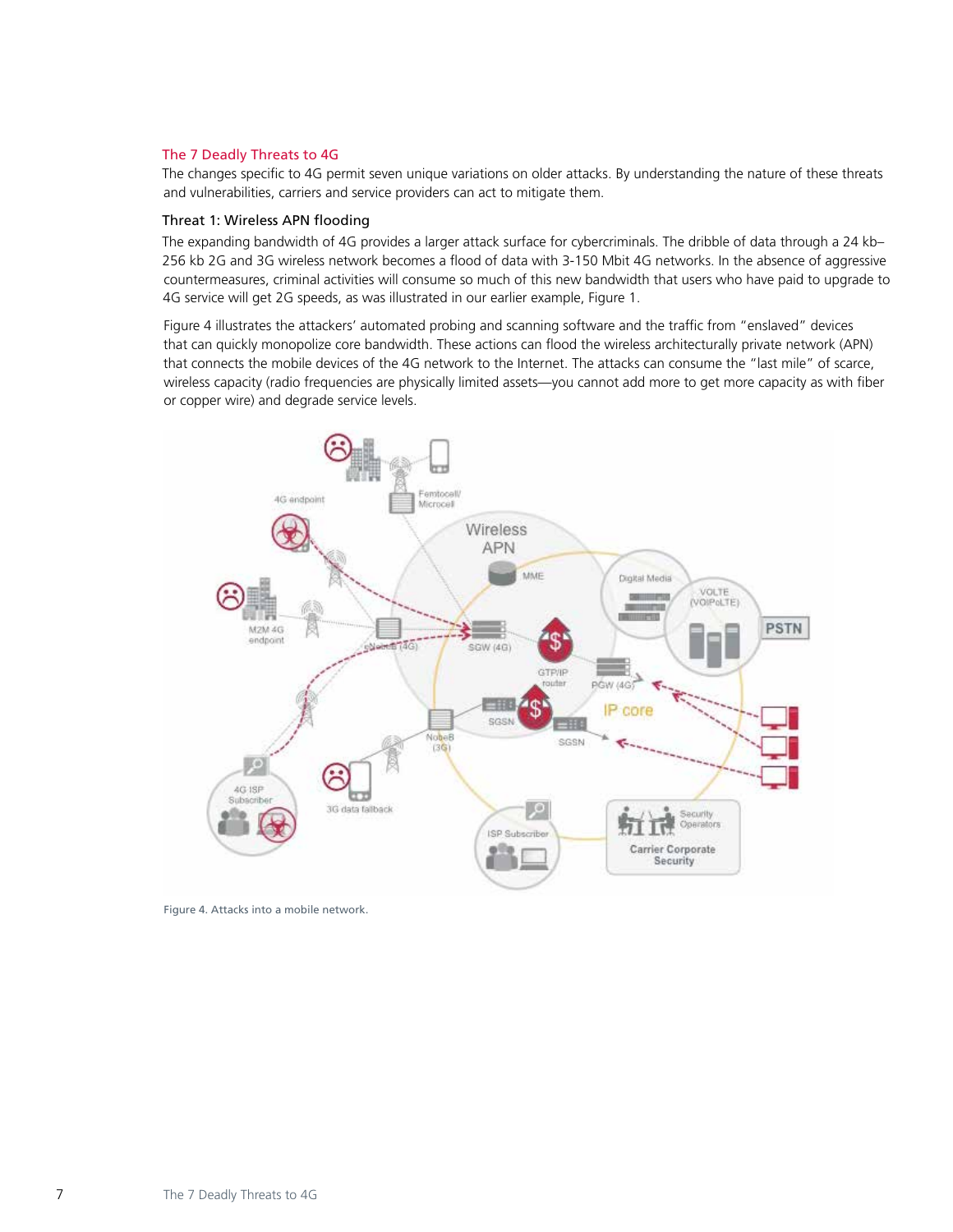#### <span id="page-7-0"></span>Threat 2: Mobile to mobile attacks

Unlike 3G traffic that tunnels directly into the core IP network from the mobile device, 4G traffic is all IP-based and can travel directly from mobile device to mobile device inside the wireless APN. This "peer to peer" (P2P) communication reduces backhaul traffic. However, it also permits mobile-to-mobile (Mob2Mob) attacks.

A compromised mobile device can target and scan large numbers of other, locally adjacent, mobile devices at once, consuming huge amounts of spectrum. This activity frequently goes unseen by the carrier because the wireless APN to which the device connects has limited instrumentation and few internal security capabilities. In addition to siphoning off spectrum, a mobile to mobile attack drains the battery on the victim's device by maintaining a network connection. The attack can also cause a denial-of-service (DoS) situation due to signaling congestion.

In an attack, the traffic may enter the network from one mobile device, perform an automated scan to look for devices with similar IP numbers (indicating that the devices are on the same subnet), and then reach back out over the 4G network to contact those devices. Once an attacker has exhausted one range of IP addresses, the attack moves to the next range and begins to attack and infect the new devices. Unfortunately, the mere act of scanning for responding IP addresses of other mobile devices can cause severe DoS due to the previously mentioned signaling congestion.

To avoid users being denied a connection, the operator would need to invest in better security or: more spectrum, more LTE base stations (eNodes), and more backhaul network—which lead to more capital expense, more operating expense, and more management complexity. The user may experience degraded service and also shoulder the burden of these incremental costs over time. Inevitably, unhappy users lead to account churn.

## Threat 3: eNodeB/Femtocell/Microcell compromise

As part of a cost containment strategy, many carriers are adopting virtualization technology at the radio edge, in the mobility management infrastructure, and even in the networks.<sup>6</sup> These commodity hardware platforms and commercial, off-the-shelf software components have the ability to increase equipment utilization and drive down capital and operating costs.

However, virtualization in mobile networks may also introduce vulnerabilities that attackers can exploit. For example, a common eNodeB (4G basestation) may use a virtualized Linux operating system instead of a custom OS that has been explicitly hardened—made secure—during development. If a virtualized eNodeB in the 4G network is successfully attacked through a security flaw in the commercial hypervisor or operating system of application (radio) software, it may fail. Or, worse, it may become a launching pad for attacks against the overall network management infrastructure behind it. Each lost Femtocell hurts service availability for multiple users.

With its position in the IP core, loss or compromise of the management infrastructure takes down a much higher number of users. It is the critical control point for the 4G network, accessible from Femtocells, Microcells, and eNodeB as a matter of design.

It's true that the management infrastructure generally shelters within the protection of the network, but this infrastructure still needs to maintain open connections to service its users. If an attacker can get into a trusted device like an eNodeB, the attacker can navigate to many other internal devices (such as the management infrastructure). Once they have penetrated the network infrastructure, attackers have many ways to disrupt services or cause outages—outcomes that hurt revenue and customer retention.

Specialized security optimized for hypervisors and other virtualization technology can mitigate the risks of attack. This security adds comparatively minor costs relative to the costs of service degradation, as measured in lost usage revenues, customer churn, service level breaches, and regulator audit and inquiry.

## Threat 4: Machine to machine fragility

The Internet of Things (IOT) includes not only devices managed by people, such as desktops and smartphones, but semiautomated and fully automated devices that control physical outcomes, such as traffic lights, pipeline pressure sensors, electrical grids, and water utilities. These devices are sometimes referred to as engaging in "machine-to-machine" (M2M) networking. Traditionally, these fixed-function devices were built without much concern for security, since they used limited, dedicated networks that were not connected to a public network.

Simple probing of the network (performed by vulnerability scanners as well as would-be attackers) can have adverse effects by destabilizing controllers. Hindering potential mitigations, field-based sensors are resource-constrained, with minimal memory and CPU to spare: there is no "room" to install firewalls or even basic security capabilities.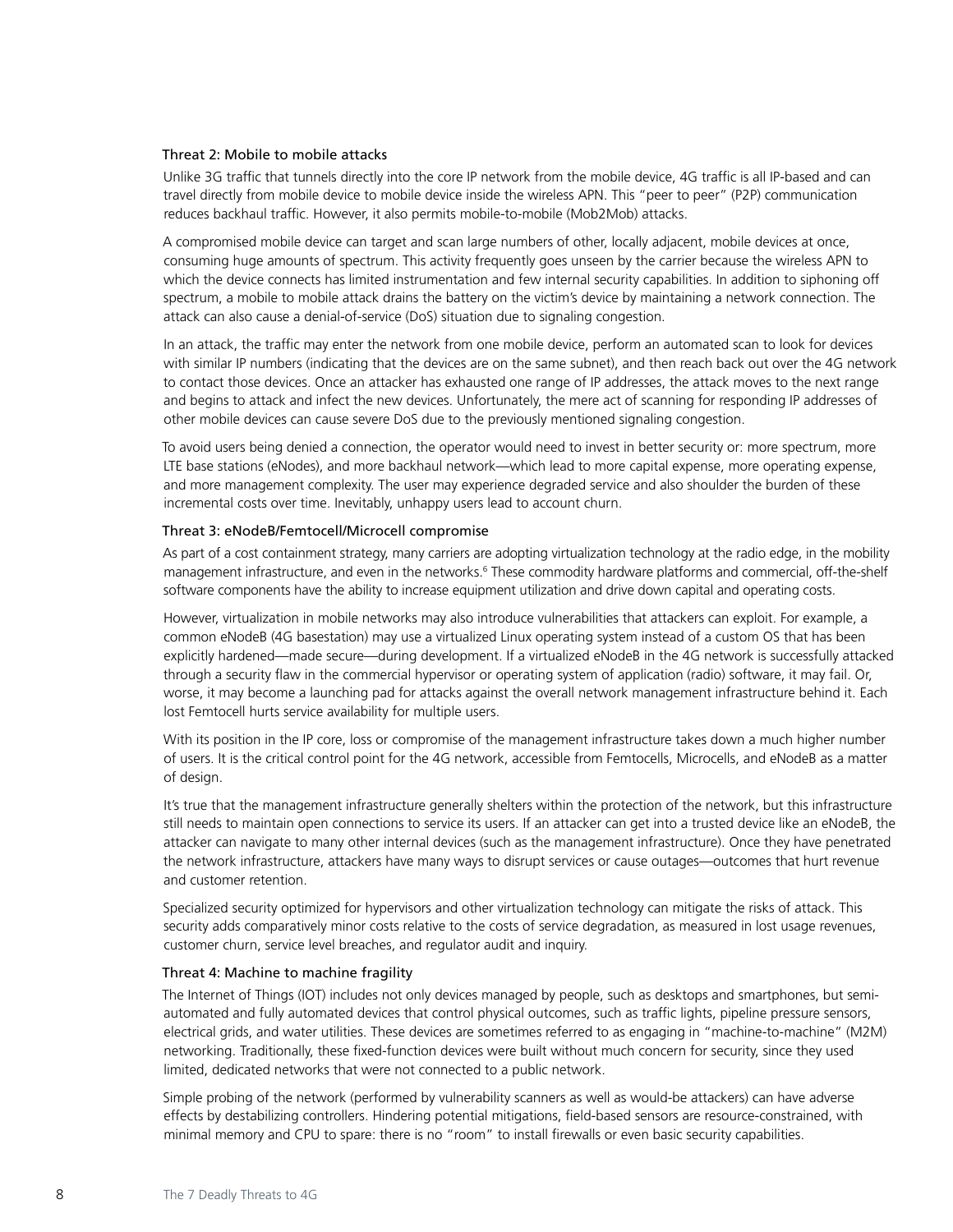<span id="page-8-0"></span>In some cases, these devices run legacy, unpatched, and unpatchable operating systems. In most cases, even modern M2M systems and devices are not intended to operate within the hostile and unhygienic environment of the Internet—yet that is what 4G will become without adequate security.

When attacked, devices may just shut down—without warning, and sometimes without an easy or fast recovery. Disruption of ICS devices can lead to costly civil emergencies or loss of life. This feared scenario is driving critical infrastructure operators and the governments that regulate them to invest heavily in understanding and implementing more rigorous security controls. For service providers looking to provide the networks for these burgeoning new M2M applications, a degree of security and awareness related to mobile-on-mobile attacks will be a business enabler.

## Threat 5: Lawful intercept compliance

National regulations and licensing rules typically obligate carriers to intercept many different types of traffic when they receive a judicial order. In 4G networks, full interception for a given endpoint requires data collection at up to three different places in the IP network, as seen in Figure 5:

- *Edge cache traffic*—Create a system for managing copies of frequently requested content that is stored at the edge of the network, so one copy can serve many endpoints without multiple downloads through the backhaul network.
- • *Voice calls*—Track and intercept voice over IP and voice over LTE traffic.
- • *Internet traffic*—Intercept "long haul" email and web interactions headed to and from the Internet directly (versus the edge cache).

Government regulators expect carriers to solve this problem before LTE services go live. Actually, regulators don't necessarily possess any awareness of LTE or 4G network improvements. They simply require that judicial orders are fulfilled. The problem of "how" is largely left to the service provider to figure out.

Additionally, lawful access requests typically come with precious little compensation for service providers, so the more efficient and elegant the solutions, the better! Designing this interception, monitoring, and collection capability into the relevant points of the network will allow you to preserve your network compliance with lawful access requests and judicial orders.



Figure 5. Compliance requires support for multiple lawful access intercept points.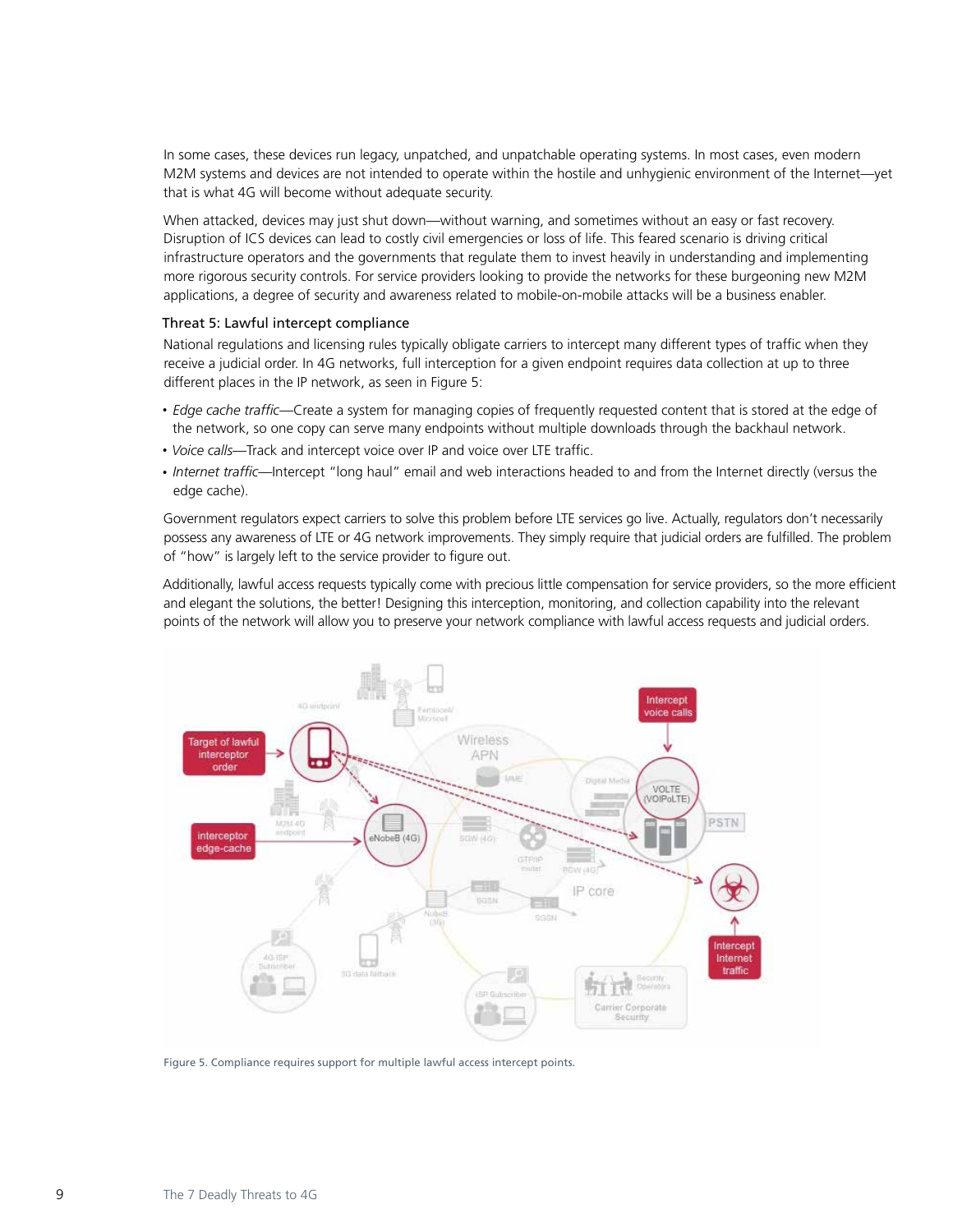#### <span id="page-9-0"></span>Threat 6: VOLTE service assurance

So far, we have looked at the weaknesses of different devices that participate in the "data" side of the 4G network, which leads to the open Internet and the wealth of data and services to be found there. However, there are other services that will reside entirely inside the 4G network. These services represent substantial value to device users: namely, the voice services and media services.

VOIP attack tactics that have evolved on the Internet can be used just as effectively against VOLTE, even if the VOLTE infrastructure is not accessible from the Internet. Why? Because VOLTE infrastructure must be accessible from any mobile device subscribing to voice services from the service provider. In this age of pre-paid accounts and phones purchased and topped-up from automated kiosks, restricting only "friendly" and recognized subscribers to the VOLTE infrastructure is difficult.

There are several thousand known attacks against VOIP protocols that range in outcome from capturing administrative privileges to denial-of-service attacks. The impact on voice services to consumer and business users, as well as emergency services that support police, fire, and medical resources, can be highly disruptive and dangerous and result in regulatory issues. Because VOLTE traffic remains largely within the wireless APN, carriers need different monitoring equipment to detect attacks as they move through the 4G infrastructure to the VOLTE service infrastructure.

#### Threat 7: Content and media delivery

Paid-for content and media, such as movies or music-on-demand, are another element of the 4G broadband ecosystem. They present the potentiality of significant additional revenues to service providers, especially since up to 50 percent or more of the data travelling over the Internet is already video, according to Cisco.7 Making video and music available from localized portals connected directly to the wireless APN can offer performance and variety (due to formalized licensing and digital rights management) that cannot be had from "over the top" services accessed via the Internet.

As was the case with VOLTE, unauthorized access and denial-of-service attacks can jeopardize expected revenue from broadband media services, degrade services, and erode subscription and adoption rates. Carriers should expect attackers to attempt to disrupt content delivery systems during peak times. Internet criminals, hacktivists, and other malicious parties are adept at unleashing their attacks during major events—World Cup matches, elections, or royal weddings, for example.

Additionally, wholesale disruption of a broadcast service will be much more visible than a large number of usually unrelated dropped calls. Subscribers who have paid a premium to watch a major sporting event will quickly share their anger through social media. This damages your organization's reputation and can dampen subscriptions and long-term adoption of new services.

#### 4G Security Reference Design

With this understanding of the threats facing 4G networks, we can now explore some appropriate countermeasures and mitigations. We start by assuming that the 4G network endpoints—mobile devices and remote sensors—cannot be fully "trusted." Three issues make trust impossible: software control, physical control, and accountability of users.

- • *Software control*. Carriers can't guarantee the presence of security software on these devices. Many devices can have software removed or disabled by the user, while fixed-function devices don't have the capacity to run traditional software.
- • *Physical control*. Criminals can get physical access to ports, memory, and interfaces on these devices, which make all manner of tampering much easier to accomplish, including the introduction of malware.
- • *Accountability of users*. Most mobile devices on the network that are operated by people (smartphones, tablets, and laptops) are pre-paid or pay-as-you-go. Many prepaid devices don't require personal or account identification, so they foster the anonymity of criminals.

While these factors could change over time, for now we must build the security necessary to counter the seven 4G threats into the IP core and wireless networks, not the devices.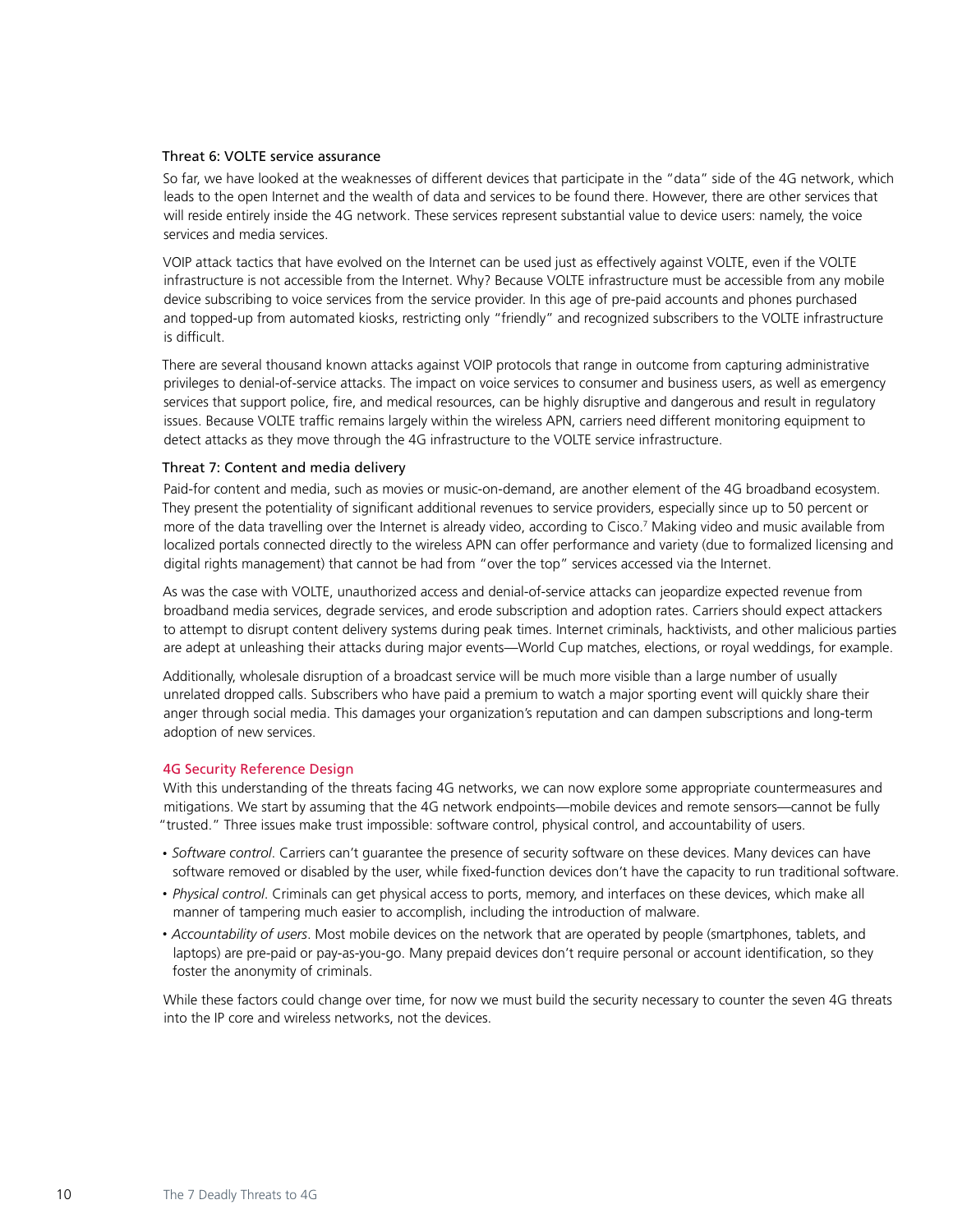## <span id="page-10-0"></span>Perimeter security for broadband wireless networks

Today's "first generation" protections for the broadband wireless network typically include firewalls or intrusion prevention systems (IPS) that inspect traffic at the perimeter of the wireless APN: the border of the Internet and the wireless infrastructure. The first threat, APN flooding, can be partially mitigated by upgrading these network gateways to include reputation-based blocking and packet inspection.

IP reputation-based blocking can provide effective, real-time protection against attacks to mitigate the deluge of unwanted traffic at the network's edge. The accuracy of this approach greatly depends on access to reliable, communitybased reputation databases and how frequently the feeds are updated.

Packet inspection is an equally important approach to filtering malicious broadband traffic. It examines the header and data components of a packet as it passes the gateway inspection point, searching for protocol non-compliance, viruses, spam, intrusions, or other defined criteria.

## McAfee network security solutions

Reputation-based blocking is a simple option to deploy with McAfee products. McAfee network protections do a lookup of source and destination reputation through the McAfee Global Threat Intelligence (GTI) network. Based on the previous activities of that source or destination, McAfee provides a risk assessment that guides the firewall or IPS to drop or allow the network traffic according to the policy or tolerance configured by the administrator.

In wireless APN flooding, when an Internet-attacker transmits high volumes of traffic to and from high volumes of devices, the attacker's IP address may be flagged as potentially risky in the McAfee reputation database, or a rule-set within the firewall or IPS may simply flag such behavior as illicit and "treat" traffic from that source. "Treating" may include anything from slowing the rate of flow to dropping the packets outright.

You can easily define rules to tell a McAfee IPS to block this sort of traffic, including rules for geolocation (which can let you block traffic with countries known to host malicious traffic). A template generates alerts and reports the APNs in the attack, and this data stream can feed the McAfee security information and event management system (SIEM) as well. McAfee threat intelligence feeds also include message reputation and file reputation to facilitate advanced network security functions and value-added services.

The choice of IPS versus firewall on the perimeter will depend on the use of network address translation (NAT). If you do not use NAT or routing, then the McAfee IPS will deliver better performance for this purpose, whereas firewalls will support NAT.

McAfee IPS sensors can be placed as needed at the perimeter and within the APN and roll up data and monitoring processes in a common management and reporting environment.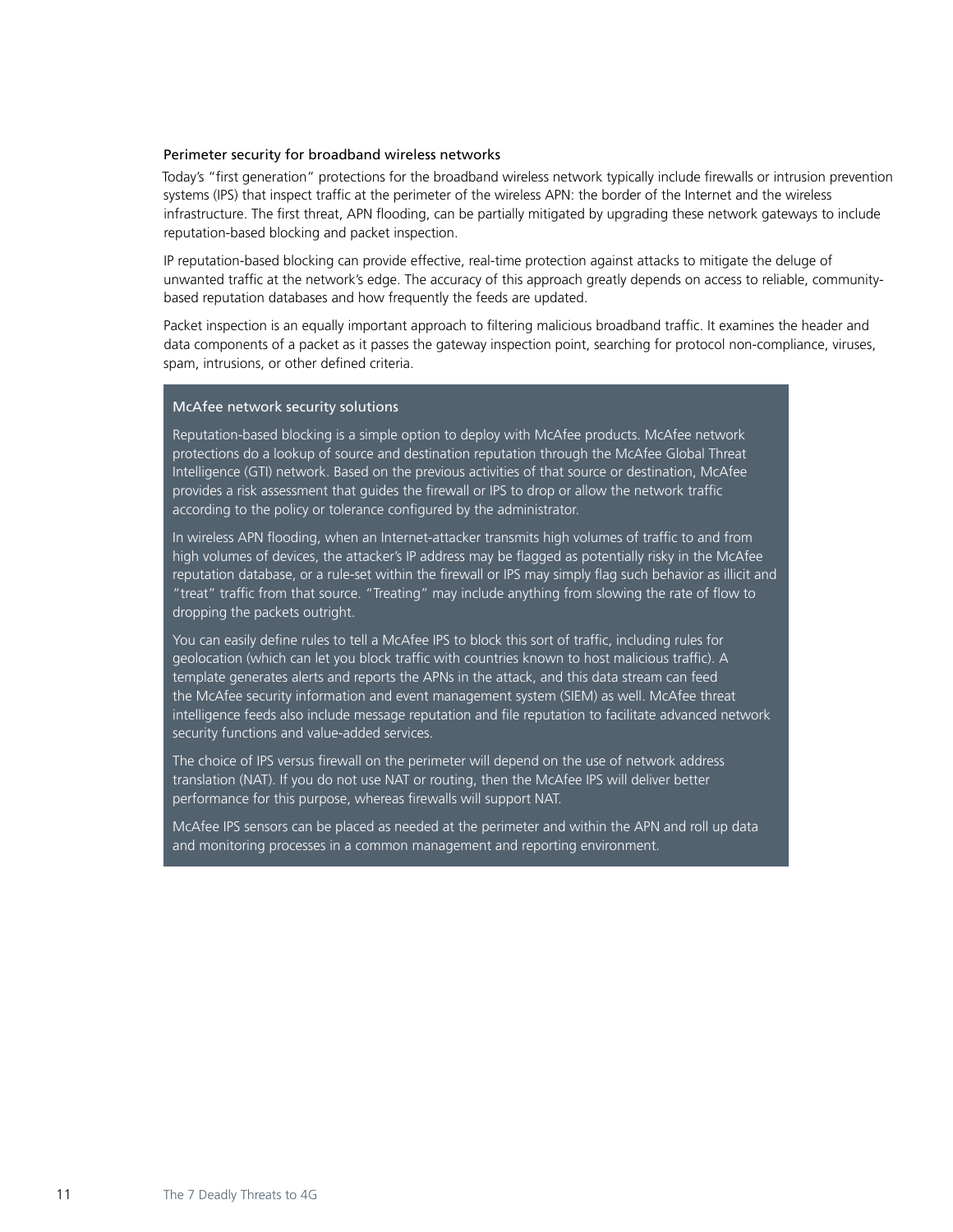<span id="page-11-0"></span>

Figure 6. Network security protecting the core combats APN flooding.

An IPS on the perimeter can only see attacks crossing the perimeter, to or from the wireless APN. It does not inspect traffic within the APN (see Figure 6). "Second generation" wireless security adds instrumentation inside the APN to supplement perimeter security and combat attacks that target and occur within the APN.

# DNS blacklisting service

Reputation intelligence also enables another valuable—and potentially profitable—security control tactic called Domain Name Server (DNS) blacklisting. When a user contacts a risky address (for instance www.bad.com), either directly or in response to a phishing email, Domain Name Server (DNS) blacklisting rules can apply reputation to block or redirect the request to a warning page or apply whatever treatment is considered appropriate by the service provider. DNS converts a text stream (www.bad.com) to an Internet Protocol address (10.10.10.10) that enables networks connections on the Internet: DNS blacklisting allows providers to interrupt the text-to-IP address conversion by injecting a new IP address (like a security warning web site) when a known bad IP address is about to be returned to a user who looked up www.bad.com.

Some carriers are deploying DNS blacklisting at no extra charge as a basic service that reduces risky traffic. If you add analytics and usage data, you can offer a value-added service that helps businesses reduce illicit traffic in the network and support Internet usage rules and laws—such as family safety laws. Although determined and smart users can work around DNS blacklisting, this service helps honest people avoid accidents, cons, and malice. DNS blacklisting also represents a highly effective first line of cybersecurity for enterprises and a simple, cost-effective way to show due care.

The recommended security architecture places an IPS sensor with active threat intelligence between the serving gateway (SGW) and packet data network gateway (PGW) (see Figure 7). This IPS sensor can decode the GPRS Tunneling Protocol (GTP) unique to wireless networks. The IPS will identify infected or malicious devices that can roam onto the network and mobileto-mobile attacks that might otherwise not be identified. It can monitor and filter the traffic to help mitigate five of the seven threats we have described:

- Mobile to mobile attacks
- eNodeB/Femtocell/Microcell attacks
- Machine to machine (M2M) fragility
- VOLTE service assurance
- Content and media delivery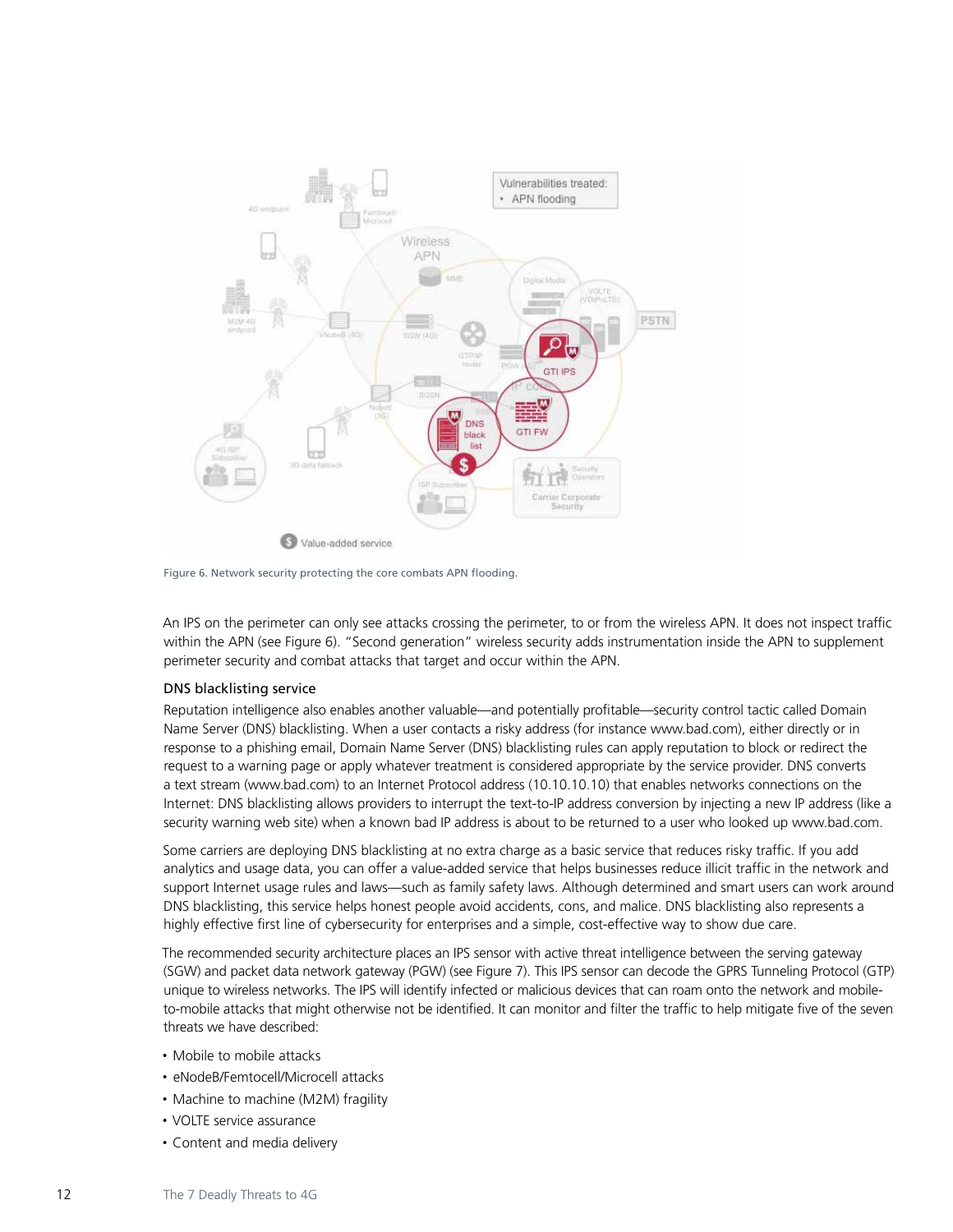<span id="page-12-0"></span>Preventing these attacks will help you avoid service degradation and outages that drive away customers and drive up costs. As part of your service design, consider the ability to include automated reporting and alerting as a value-added service to enterprise subscribers of wireless broadband (for instance, those buying large numbers of wireless identities to support machine-to-machine systems).



Figure 7. Network security within the APN combats several 4G threats.

# Value-added services

As with the DNS blacklisting service mentioned earlier, carriers and integrators also have the option of offering a menu of tiered services related to IPS: basic service that uses built-in filtering malware, an upsell that includes reporting of where and when traffic is headed from mobile devices, or premium policy management and security monitoring helpdesk services. By deploying a multi-tenanted IPS sensor within the network, you can spread costs over multiple clients to achieve economy of scale.

For instance, M2M applications riding on the network depend on service quality. You can help M2M application owners monitor and pinpoint issues associated with devices in their M2M network. And an appliance that can monitor for unusual traffic coming or going through the M2M network creates tangible evidence of due care associated with security controls, in order to mitigate liability.

# Virtualized infrastructure security

While the IPS sensor can provide inspection to block malicious traffic in the wireless APN, you also need to protect the network components at the edge of the evolved and virtualized 4G network:<sup>8</sup> for instance eNodeB basestations, Femtocells, and microcells (small coverage basestations). By protecting against attacks starting at the radio edge, you help preserve backhaul (up to 25 percent of wireless network operating cost) and implement controls supporting lawful intercept compliance.

Femtocells and microcells will often be located in premises not controlled by the carrier. These devices will require additional logical security to mitigate potential physical attacks on the terminal, in addition to attacks from malicious users on the network.

For devices built with commercial hypervisors and running commercial operating systems like the Linux OS, mitigating vulnerabilities associated with counterfeit, rogue, or "gray market" devices is another security challenge. This problem must be addressed through a combination of hardware- and software-based security controls.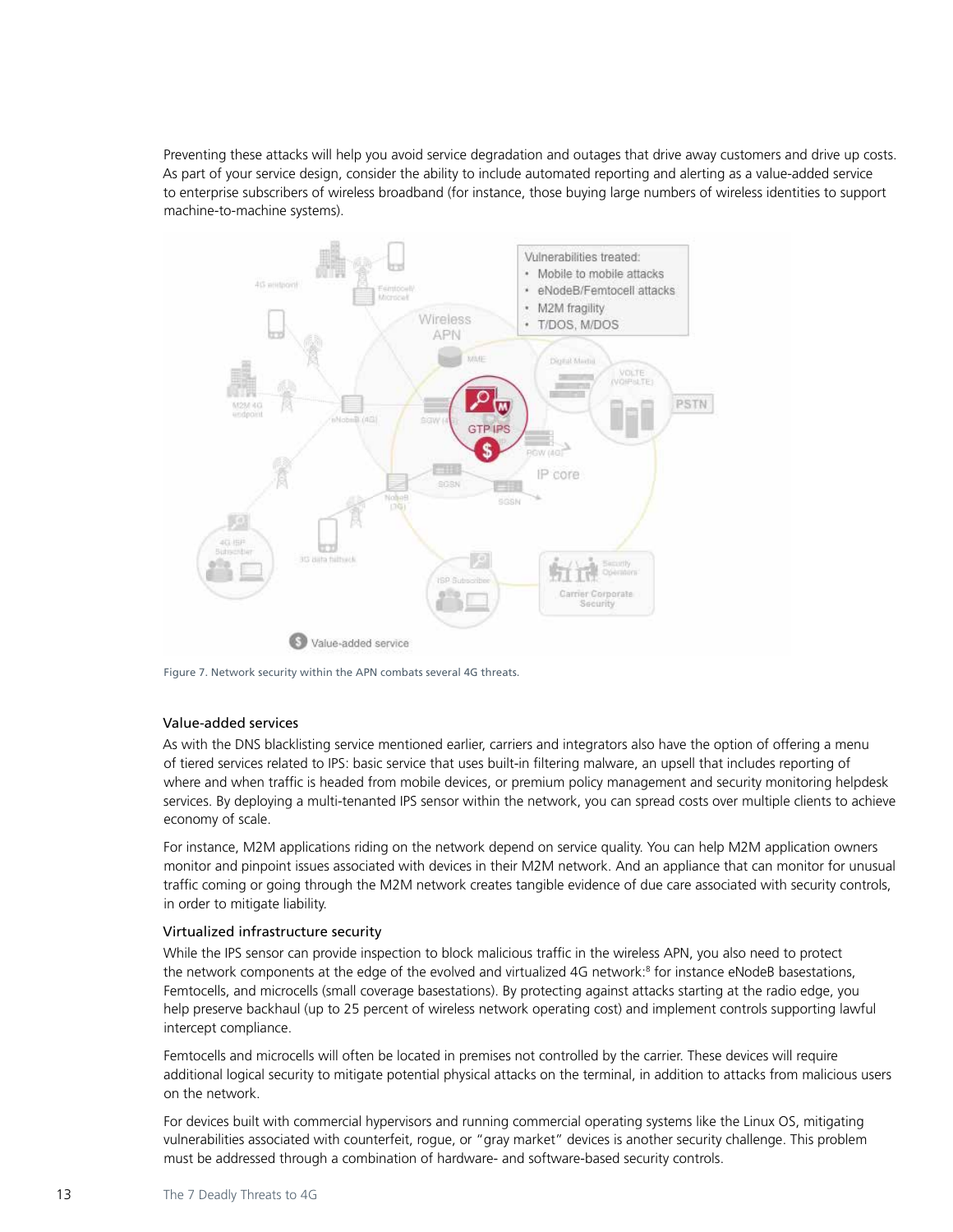## Active images

Application whitelisting permits you to lock down the applications running on the radio-edge devices (such as eNodes and Femtocells) so that only the desired, trusted applications can execute. This whitelisting, as well as file system encryption and change monitoring, can help you prevent changes to the software on the edge, whether introduced by someone with physical access to the device or by an attacker connecting over the network.

Application whitelisting is an appropriate security control on the network edge, because the images will change infrequently (unlike, for instance, a personal PC, which changes constantly). Additionally, whitelisting does not rely on the ability to constantly download new signature files, which loads the backhaul network with update traffic from potentially hundreds of thousands or millions of edge devices.



Figure 8. New security software such as whitelisting can help protect virtualized equipment.

Through integration with event correlation and analysis engines, the edge IPS could be coordinated with the core network IPS. By advising of new attack signatures and behaviors, discovery of an attack at either point (edge host or core network sensor) can allow all protective devices to recognize, intercept, and drop traffic.

The concern about lawful intercept compliance can be met with controls that can intercept and report out traffic from these different places on the network, as well as the VOLTE network. Data from IPS sensors positioned in these traffic flows can be rolled up to a central location for monitoring. Carriers using a 3G fallback solution can collect this traffic at the radio edge as before.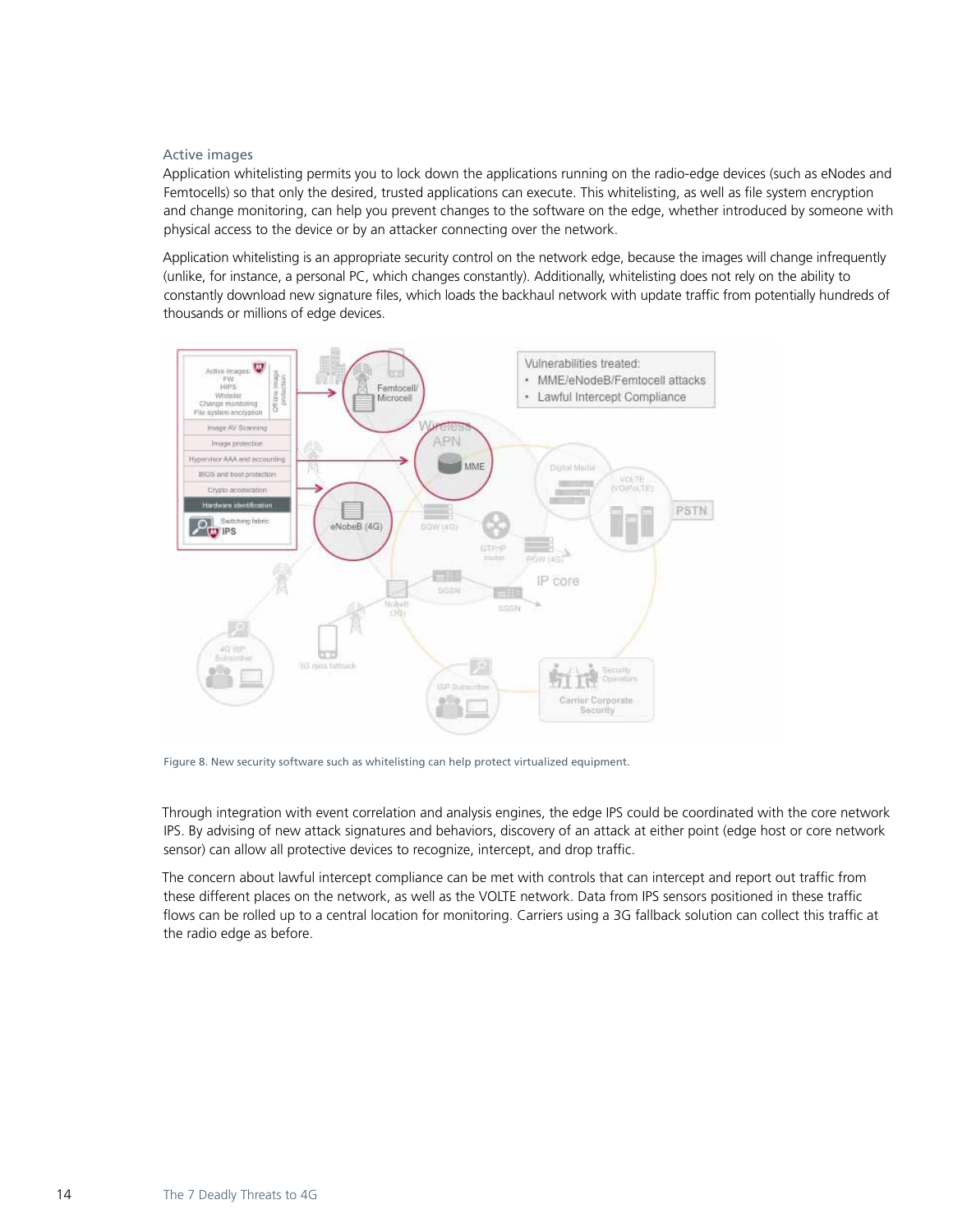## <span id="page-14-0"></span>McAfee solutions for virtualization

The McAfee approach to virtualization security helps service providers optimize virtualized resources and ease management of the virtualized systems that are becoming a core part of carrier infrastructure. McAfee solutions overcome the unique concerns that arrive with virtualized infrastructure:

- Performance of shared platforms and resources
- Exploitation of shared platforms and resources
- Integrity of active and offline virtual machines
- Hypervisor security
- Security of the virtualized networking within the hypervisor
- Server imaging standards and patch levels
- Physical platform authentication

McAfee solutions include virtualized appliance versions of proven security products such as the McAfee® Network Security Platform and McAfee Firewall Enterprise, as well as innovations like McAfee Optimized for Virtualized Environments (MOVE AV) and McAfee VirusScan® Enterprise for Offline Virtual Images. These specialized technologies make our best traditional antivirus and host intrusion prevention capabilities work efficiently within virtualized deployments, with both hypervisoraware and hypervisor-agnostic options to preserve flexibility. In addition, McAfee products extend key controls such as application whitelisting and change control into the virtual environment.

# Conclusion

From a security perspective, the race to build and introduce 4G can be a headlong dash into the unknown. A proactive implementation of security can help you win by stabilizing operational costs, maximizing infrastructure utilization, and improving customer satisfaction. By understanding and mitigating the seven primary threats that come with the bandwidth and Internet-oriented technologies of 4G, carriers and service providers can win the allegiance of customers while supporting a healthy value-added service revenue stream.

The McAfee telecommunications service provider program has resources to help you design security into your 4G wireless infrastructure. To learn more, visit [McAfee Telecommunications Service Providers](http://www.mcafee.com/us/industry/telecommunications/index.aspx) and [mcafee.com/securityconnected.](http://www.mcafee.com/securityconnected)